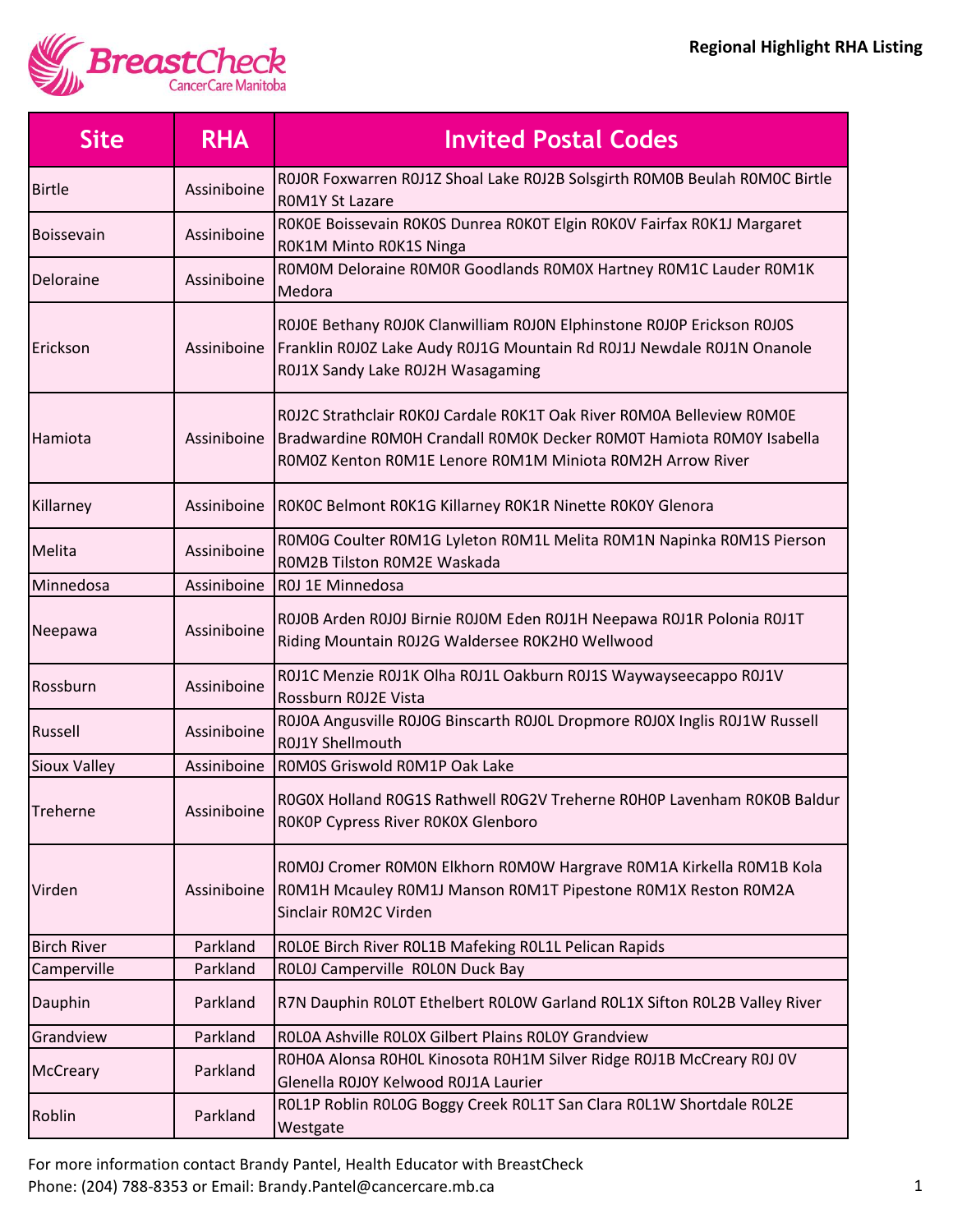

| <b>Site</b>         | <b>RHA</b>    | <b>Invited Postal Codes</b>                                                                                                                                                                               |
|---------------------|---------------|-----------------------------------------------------------------------------------------------------------------------------------------------------------------------------------------------------------|
| Ste. Rose du Lac    | Parkland      | ROL1S Ste Rose ROLOK Cayer ROLOM Crane River ROLOR Ebb And Flow ROLOS<br>Eddystone ROL1C Makinak ROL1E Meadow Portage ROL1K Ochre River ROL1R<br>Rorketon R0L1Y Skownan R0L2A Toutes Aides R0L2C Waterhen |
| <b>Swan River</b>   | Parkland      | ROL1Z Swan River ROLOB Barrows ROLOC Benito ROLOH Bowsman ROLOL Cowan<br>ROLOP Durban ROLOZ Kenville ROL1G Minitonas ROL1H National Mills ROL1M Pine<br>River ROL1N Renwer                                |
| Winnipegosis        | Parkland      | ROL2G Winnipegosis ROLOV Fork River                                                                                                                                                                       |
| <b>Cross Lake</b>   | Burntwood     | <b>ROBOJ Cross Lake</b>                                                                                                                                                                                   |
| Gillam              | Burntwood     | ROBOL Gillam ROB1K Shamattawa ROBOS Ilford                                                                                                                                                                |
| Leaf Rapids         | Burntwood     | ROB1W Leaf Rapids ROB1N South Indian Lake                                                                                                                                                                 |
| Lynn Lake           | Burntwood     | ROBOW Lynn Lake ROBOB Brochet ROB2C Tadoule Lake ROB2E Lac Brochet                                                                                                                                        |
| <b>Nelson House</b> | Burntwood     | <b>ROB1A Nelson House</b>                                                                                                                                                                                 |
| Norway House        | Burntwood     | <b>ROB1B Norway House</b>                                                                                                                                                                                 |
| <b>Oxford House</b> | Burntwood     | ROBOM Gods Lake Narrows ROBON Gods River ROB1C Oxford House                                                                                                                                               |
| St. Theresa Point   | Burntwood     | ROB1J St Theresa Point ROBOT Island Lake ROB1Z Waasagomach Bay ROB1H Red<br><b>Sucker Lake</b>                                                                                                            |
| <b>Flin Flon</b>    | NorMan        | ROBOC Channing ROBOH Cranberry Portage ROB 1L Sherridon R8A Flin Flon ROB1G<br>Pukatawagan                                                                                                                |
| <b>Grand Rapids</b> | NorMan        | ROC1E Grand Rapids                                                                                                                                                                                        |
| <b>OCN</b>          | <b>NorMan</b> | The Pas grouping can attend at either The Pas or OCN                                                                                                                                                      |
| <b>Snow Lake</b>    | NorMan        | <b>ROB1M Snow Lake</b>                                                                                                                                                                                    |
| The Pas             | NorMan        | ROB1T Wanless R9A The Pas ROB2J OCN ROBOG Cormorant ROBOY Moose Lke<br><b>ROCOV Easterville</b>                                                                                                           |
| Altona              | Central       | ROAOS Halbstadt ROGOB Altona ROGOV Gretna ROG1X Rosenfeld ROG2C St Joseph                                                                                                                                 |
| Carman              | Central       | R0G0J Carman R0G0T Graysville R0G0Y Homewood R0G1H Miami R0G1T Roland<br>R0G1V Roseisle R0G2M Sperling R0G2R Stephenfield                                                                                 |
| <b>Crystal City</b> | Central       | R0G1A La Riviere R0G1P Pilot Mound R0G2K Snowflake R0K0L Cartwright R0K0M<br>Clearwater ROKON Crystal City ROK1A Holmfield ROK1L Mather                                                                   |
| Emerson             | Central       | ROAOH Dominion City ROA1H Overstoneville ROA1M Ridgeville ROA2R Ginew<br>ROAOL Emerson ROG1C Letellier                                                                                                    |
| Gladstone           | Central       | ROHON Langruth ROH1P Westbourne ROH1R Woodside ROJOT Glandstone ROJ1P<br>Plumas                                                                                                                           |
| MacGregor           | Central       | ROHOC Austin ROHOE Bagot ROHOM Lakeland ROHOR Macgregor ROH1A Pratt<br>ROH1L Sidney                                                                                                                       |
| <b>Morris</b>       | Central       | ROGOC Aubigny ROG1E Lowe Farm ROG1K Morris ROG1W Rosenort ROG2B St Jean<br><b>Baptiste</b>                                                                                                                |

For more information contact Brandy Pantel, Health Educator with BreastCheck Phone: (204) 788-8353 or Email: Brandy.Pantel@cancercare.mb.ca 2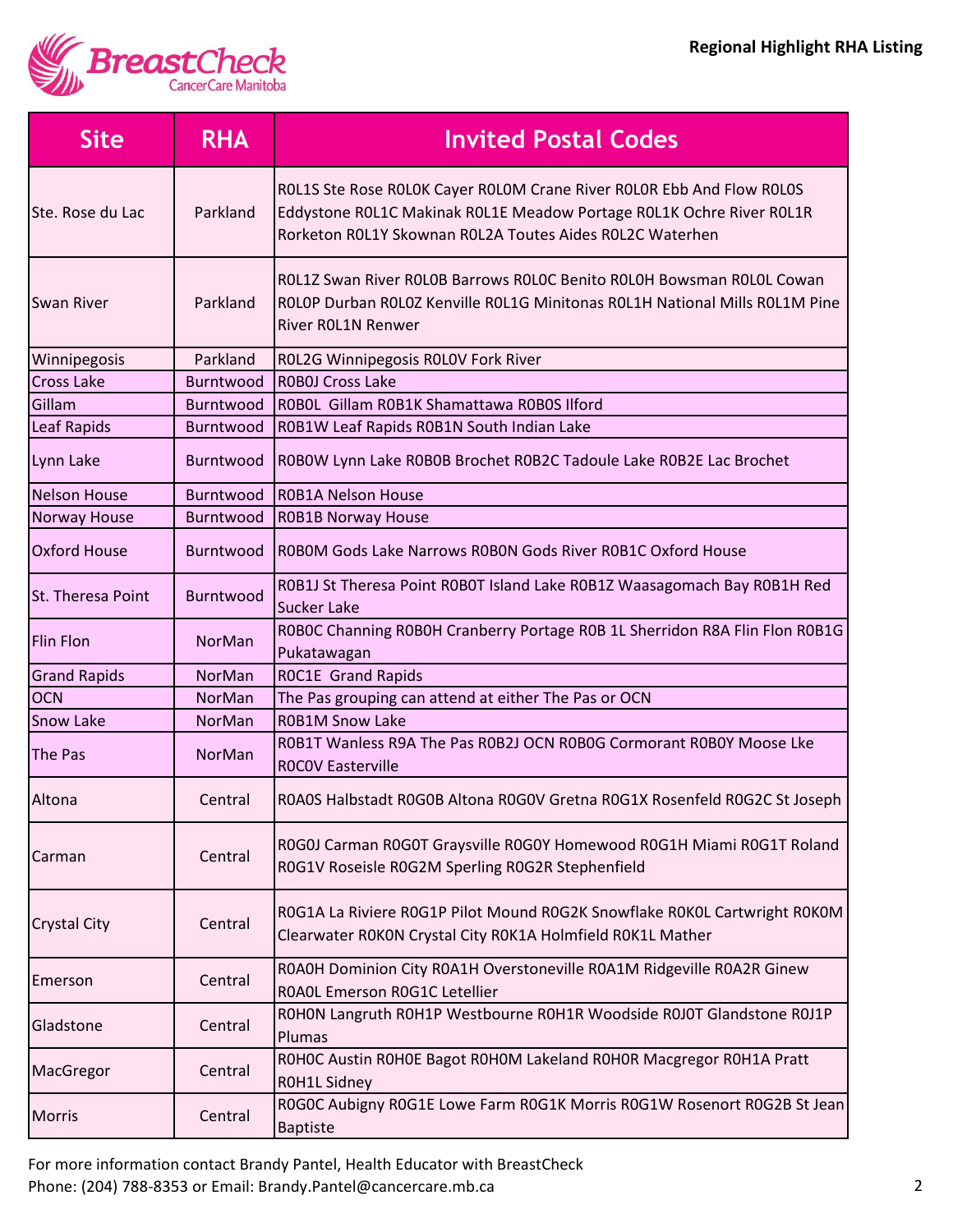

| <b>Site</b>         | <b>RHA</b> | <b>Invited Postal Codes</b>                                                                                                                                                                                                               |
|---------------------|------------|-------------------------------------------------------------------------------------------------------------------------------------------------------------------------------------------------------------------------------------------|
| Portage La Prairie  | Central    | ROHOG Edwin ROHOK High Bluff ROHOS Macdonald ROHOX Newton Siding ROHOY<br>Oakville ROHOZ Poplar Pt ROH1C Rossendale ROH1K St Marks ROH1N Southport<br>R1N Portage R0H1G St.Ambroise                                                       |
| Sandy Bay           | Central    | <b>ROHOB Amaranth ROHOT Marius</b>                                                                                                                                                                                                        |
| St. Claude          | Central    | ROGOH Cardinal ROGON Elm Creek ROGOW Haywood ROG1M Notre Dame ROG1Z<br>St. Claude                                                                                                                                                         |
| <b>St. Eustache</b> | Central    | ROGOP Fannystelle ROG2N Springstein ROG2P Starbuck ROHOH Elie ROH1H St.<br>Eustache ROH1J St Francois Xavier R4K Cartier R4L St. Francis Xavier                                                                                           |
| Swan Lake           | Central    | R0G0A Altamont R0G0G Bruxelles R0G2E St Leon R0G2L Somerset R0G2S Swan<br>Lake ROK1K Mariapolis ROK1Z St Alphonse                                                                                                                         |
| Ile des Chenes      | <b>SEM</b> | ROAOT Ile de Chenes ROA1S St Adolphe ROA2G Tourond ROGOS Glenlea R5A St<br>Adolphe                                                                                                                                                        |
| Lorette             | <b>SEM</b> | ROAOJ Dufresne ROAOYO Lorette                                                                                                                                                                                                             |
| Niverville          | <b>SEM</b> | ROA1C New Bothwell ROA1E Niverville ROG1Y Ste Agathe                                                                                                                                                                                      |
| Sprague             | <b>SEM</b> | ROA2W Buffalo Point ROA1B Middlebro ROA1K Piney ROA1Y South Junction<br>ROA1Z Sprague ROA2J Vassar                                                                                                                                        |
| Ste. Anne           | <b>SEM</b> | ROAOW La Broquerie ROA1R St. Anne ROE1S Richer R5H St. Anne des Chenes                                                                                                                                                                    |
| St. Pierre          | <b>SEM</b> | ROAOB Arnaud ROAOG Carlowrie ROAOK Dufrost ROAOP Green Ridge ROAOR<br>Grunthal R0A1G Otterburne R0A1P Roseau River R0A1T St Malo R0A1V St. Pierre<br>Jolys                                                                                |
| <b>Steinbach</b>    | <b>SEM</b> | ROAOC Blumenort ROAON Giroux ROAOV Kleefeld ROAOX Landmark ROA1J Pansy<br>R0A1L Tandolph R0A1N Rosa R0A1X Sarto R0A2A Steinbach R0A2P Zhoda R0A2T<br>Steinbach R5G Steinbach/Mitchell R0A0Z Marchand R0A1W Sandilands R0A2N<br>Woodbridge |
| Vita                | <b>SEM</b> | ROAOE Caliento ROAOM Gardenton ROA1A Manisino ROA2B Stuartburn ROA2C<br>Sundown R0A2E Tolstoi R0A2K Vita R0A2M Woodmore                                                                                                                   |
| Arborg              | Interlake  | ROCOA Arborg ROCOK Broad Valley ROC2C Meleb ROC2N Poplarfield ROC2X Silver                                                                                                                                                                |
| Ashern              | Interlake  | ROCOE Ashern ROCOY Faulkner ROC1C Grahamdale ROC1L Hilbre ROC2E<br>Moosehorn                                                                                                                                                              |
| Eriksdale           | Interlake  | ROCOW Eriksdale ROCON Chatfield ROC 3K Lake Manitoba                                                                                                                                                                                      |
| Gimli               | Interlake  | ROCOC Arnes ROCOM Camp Morton ROC1A Fraserwood ROC1B Gimli ROC2B<br>Matlock ROC2G Mulvihill ROC2K Oakview ROC2L Petersfield ROC2W Sandy Hook<br>ROC3G Wpg Beach                                                                           |
| Hodgson             | Interlake  | ROCOZ Fisher Branch ROC1N Hodgson                                                                                                                                                                                                         |
| Lundar              | Interlake  | ROC1Y Lundar ROC2J Oak Point ROC3C Vogar                                                                                                                                                                                                  |

For more information contact Brandy Pantel, Health Educator with BreastCheck Phone: (204) 788-8353 or Email: Brandy.Pantel@cancercare.mb.ca 3